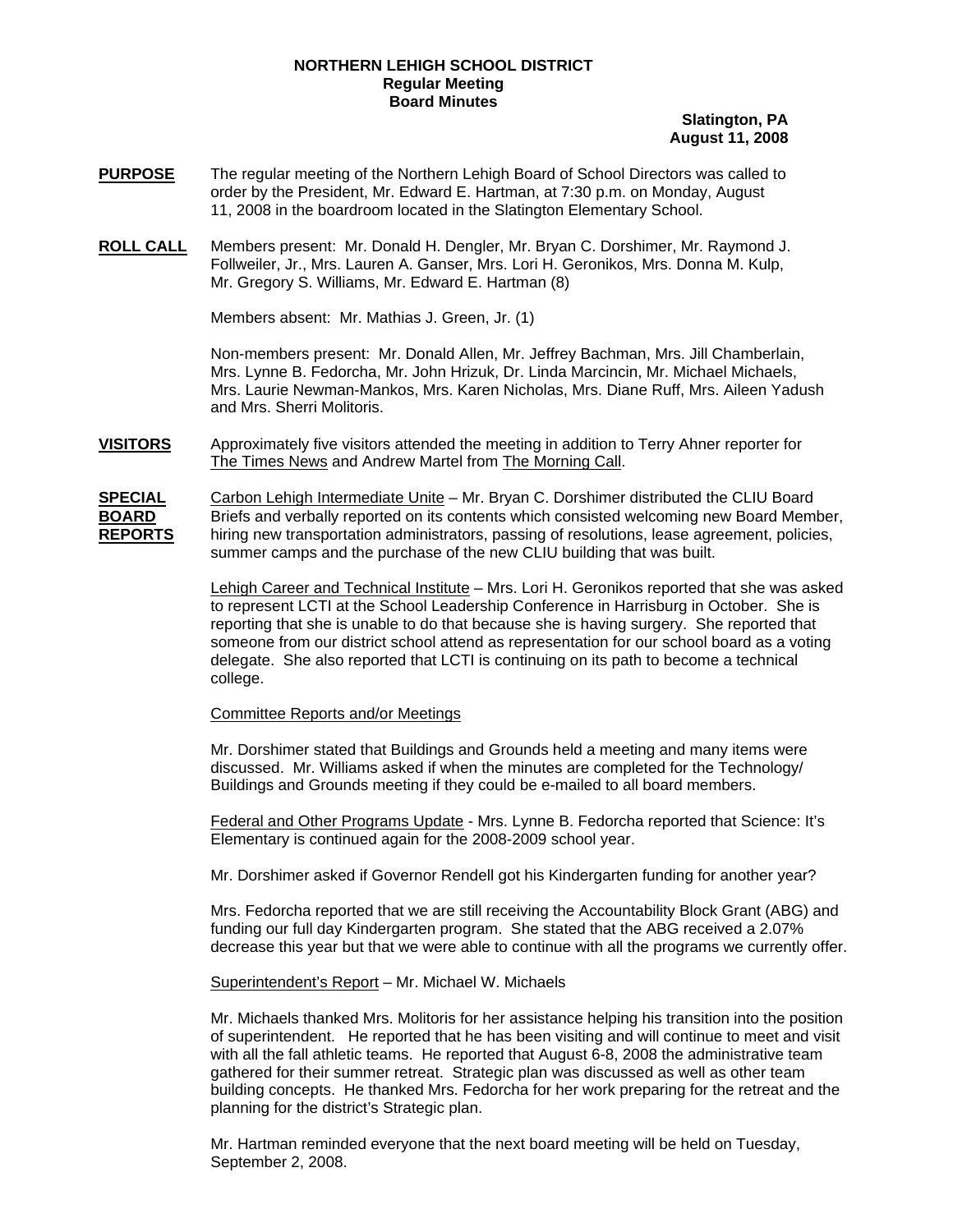An executive session was held prior to tonight's meeting to discuss personnel items.

# **PERSONNEL** Mr. Dorshimer made a motion, which was seconded by Mrs. Ganser, that the Board of Education approves the following personnel items: Administrative Jill Chamberlain Transfers From: Middle School/High School Transition Assistant Principal To: Middle School Principal Salary:  $$87,000$  (prorated for the 2008-2009 school year) Effective: September 4, 2008 Thomas Mertus From: Special Education Learning Support Teacher – Grade 6 Slatington Elementary To: Elementary ESL Teacher, replacing Michelle Fleck who resigned Salary:  $$45,500$  (no change in salary) Effective: August 25, 2008 Nicole Kovich From: Special Education Life Skills Support Teacher – Slatington **Elementary**  To: Special Education Learning Support Teacher – Grade 6 Slatington Elementary, replacing Thomas Mertus who was transferred Salary:  $$46,300$  (no change in salary) Effective: August 25, 2008 AppointmentsAmberly Drey Temporary Vacancy Replacement Instructional Assignment: 2<sup>nd</sup> Grade Teacher Peters Elementary replacing Susan Heil who was granted a leave of absence Salary:  $$40,500$  (Step 1 Bachelors on the 2008-2009 CBA Salary Schedule) Effective: August 25, 2008 Termination Date: On or about January 23, 2009 Resignation Accept the voluntary resignation of Thomas Trimble from his position as maintenance staff T. Trimble employee, effective May 29, 2008. Salary **Acknowledge the following teachers who have completed the requirements per the Collective** Adjustments Bargaining Agreement that would entitle them to a salary increase for the 2008-2009 school year: Kimberly Jones From: Step 3B To: Step 3B+24 Amanda Lychak From: Step 8B+24 To: Step 8M Substitute Approve the following individuals as substitute teachers for the 2008-2009 school year at the Instructional 2008-2009 substitute rate as approved on the Supplementary Personnel Salary Schedule: Mary Breininger – Art K-12 Substitute Approve the following individuals as substitute cafeteria workers for the 2008-2009 school year Cafeteria at the 2008-2009 substitute rate as approved on the Supplementary Personnel Salary Schedule: Wendy Green

Catherine Faenza\*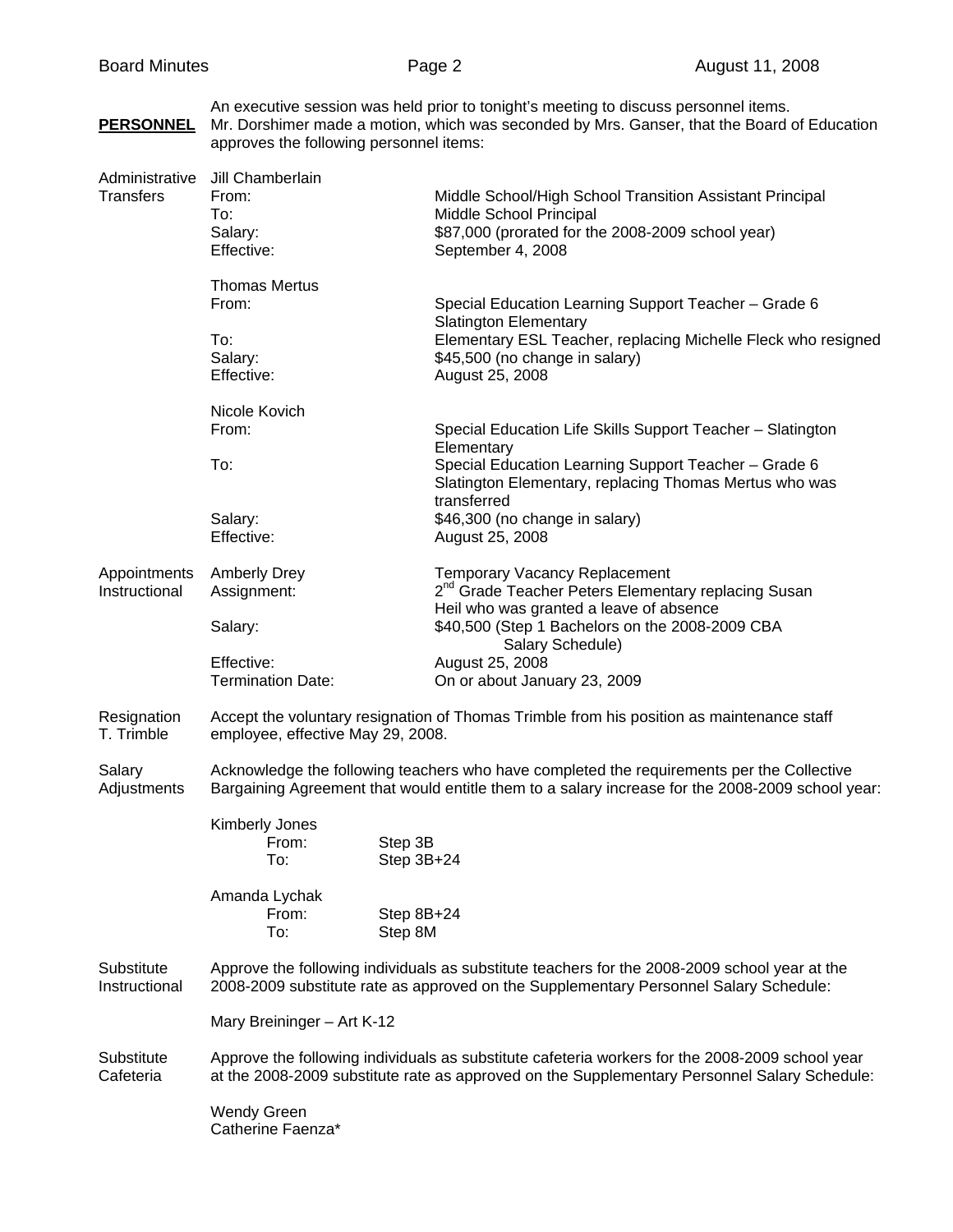| <b>PERSONNEL</b><br>(cont.)<br>Substitute<br>Custodian    | Approve the following individuals as substitute custodians for the 2008-2009 school year at the<br>2008-2009 substitute rate as approved on the Supplementary Personnel Salary Schedule:                                                                                                                                                                                                                                                                                                                                            |
|-----------------------------------------------------------|-------------------------------------------------------------------------------------------------------------------------------------------------------------------------------------------------------------------------------------------------------------------------------------------------------------------------------------------------------------------------------------------------------------------------------------------------------------------------------------------------------------------------------------|
|                                                           | <b>Stephen Andrews</b>                                                                                                                                                                                                                                                                                                                                                                                                                                                                                                              |
| school/high<br>support<br>house and<br>become overloaded. | Mrs. Geronikos reported that she wanted to go on record that she hopes we are reserving the<br>right of our new superintendent to hold off on dissolving the transition assistant middle<br>school principal position. She supports Mrs. Chamberlain as principal but does not<br>eliminating the position of transition assistant principal. She is all for cleaning<br>reorganizing job duties but she does not want our administrative staff to                                                                                  |
|                                                           | Mrs. Ganser stated that this was discussed in length last week.                                                                                                                                                                                                                                                                                                                                                                                                                                                                     |
|                                                           | Mr. Williams stated that he hopes Mr. Michaels will come back to the Board October 1 <sup>st</sup> with a<br>report on how things are going with the three administrators.                                                                                                                                                                                                                                                                                                                                                          |
| Board for<br>position<br>both                             | Mr. Michaels said that he agrees with Mr. Williams statement but cautions the Board that giving a<br>report on October 1 <sup>st</sup> and starting after Labor Day might be a little short. He thanked the<br>allowing him the opportunity to review this issue because if asked the question today if the<br>is needed, he would not know the answer to that question. He feels he owes do diligent to<br>issues concerning this position. He will research this issue and after time will give a<br>recommendation to the Board. |
|                                                           | YEA:<br>Mr. Dengler, Mr. Dorshimer, Mr. Follweiler, Mrs. Ganser, Mrs. Geronikos, Mrs. Kulp,<br>Mr. Williams, Mr. Hartman (8)<br>NAY:<br>None $(0)$                                                                                                                                                                                                                                                                                                                                                                                  |
| OLD<br><b>BUSINESS</b>                                    | Mr. Dorshimer stated that this is the last board meeting prior to school starting. He asked if the<br>district is ready for the start of school.                                                                                                                                                                                                                                                                                                                                                                                    |
| the                                                       | Mr. Michaels stated that the district is getting closer. Mr. Michaels asked if he was questioning<br>teachers, curriculum or the buildings themselves.                                                                                                                                                                                                                                                                                                                                                                              |
|                                                           | Mr. Dorshimer stated everything. He stated that he asked Mr. Derr last Wednesday.                                                                                                                                                                                                                                                                                                                                                                                                                                                   |
|                                                           | Mr. Michaels stated that he has toured the buildings and there is one the he has concerns with.<br>He has met with the principal and met with Mr. Derr about a contingency plan. He promised he<br>would make another visit this week to see if there was progress.                                                                                                                                                                                                                                                                 |
|                                                           | Mr. Dorshimer stated the he was a little naive and unaware that in the elementary level there are<br>teachers teaching certain subjects.                                                                                                                                                                                                                                                                                                                                                                                            |
|                                                           | Dr. Marcincin stated that in 6 <sup>th</sup> grade all teacher teach language arts. The students move<br>between classes. 5 <sup>th</sup> grade and 4 <sup>th</sup> grades are group according to math.                                                                                                                                                                                                                                                                                                                             |
| he                                                        | Mr. Michaels stated that he is comfortable with the curriculum and the teaching. The only thing<br>is not comfortable with is one building. There are some things that he hopes would have been<br>different. He has shared his concerns with Mr. Derr and Mr. Derr assured him it would be fine for<br>the start of school.                                                                                                                                                                                                        |
| <b>FINANCIAL</b>                                          | Mr. Williams made a motion, which was seconded by Mr. Dorshimer, that the Board of Education<br>approves the following financial items:                                                                                                                                                                                                                                                                                                                                                                                             |
| Bill<br>Payment                                           | Approve the Following List of Bills:<br>General Fund months of June and July<br>Cafeteria Fund month of June and July                                                                                                                                                                                                                                                                                                                                                                                                               |

Capital Projects month of June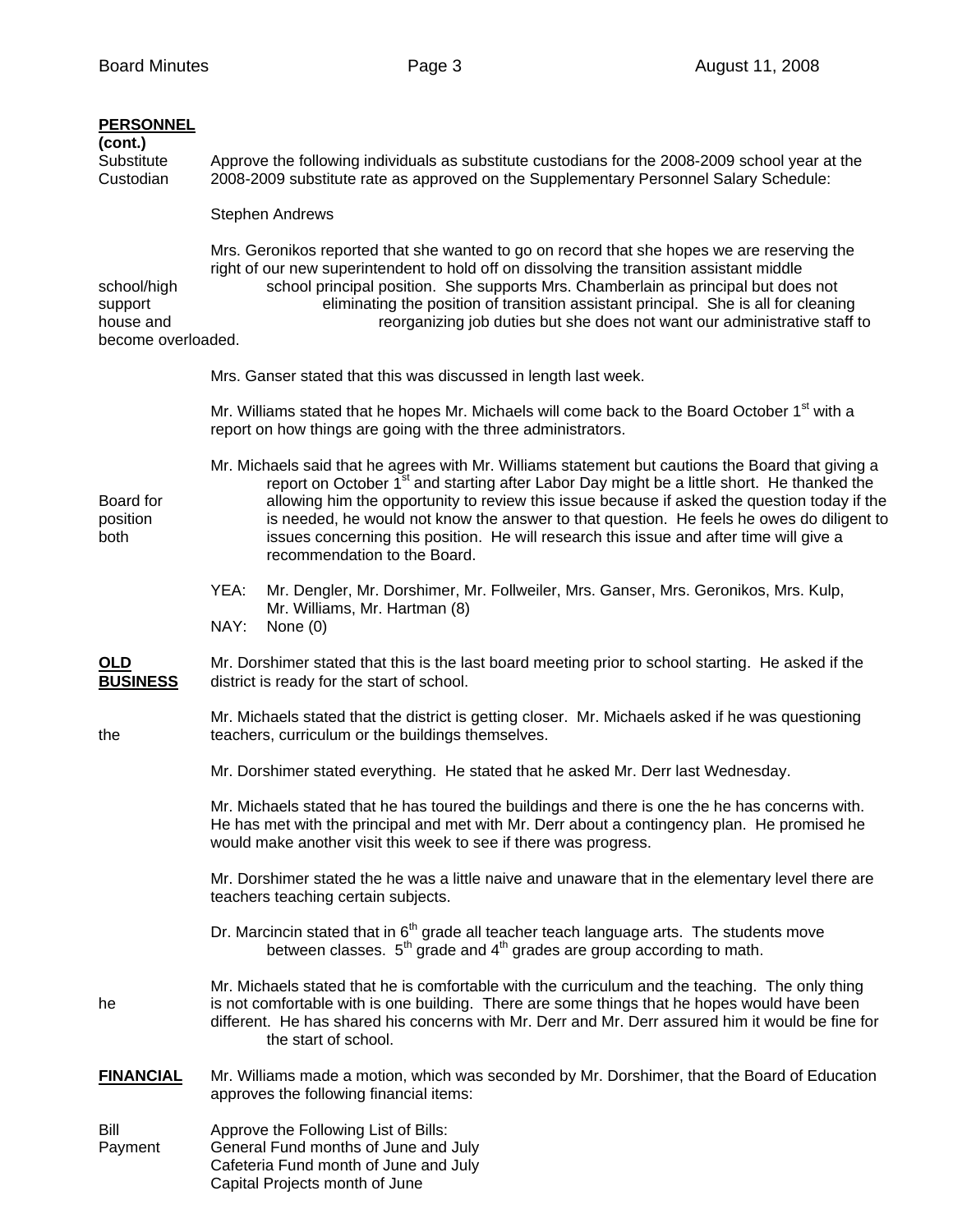| <b>FINANCIAL</b><br>(cont.)                   | Athletic Fund month of June<br>MS Student Activity Account month of June<br>HS Student Activity Account months of May, June and July<br>HS Scholarship Account months of May and June                                                                                                                                                                                                                          |
|-----------------------------------------------|----------------------------------------------------------------------------------------------------------------------------------------------------------------------------------------------------------------------------------------------------------------------------------------------------------------------------------------------------------------------------------------------------------------|
| Edward<br>Ziegler-<br>Purchase<br>Pine Boards | Approve to accept the bid from Edward Ziegler for the purchase of pine boards from the high<br>school gymnasium bleachers. Mr. Ziegler's total purchase price is \$208.00.                                                                                                                                                                                                                                     |
| Donald Gogel<br>Purchase<br>Plywood           | Approve to accept the bid from Donald Gogel for the purchase of plywood from the high school<br>gymnasium bleachers. Mr. Gogel's total purchase price is \$141.00.                                                                                                                                                                                                                                             |
| Dixie Chopper<br>American<br>Lawn Equip       | Approve the awarding of bid for Dixie Chopper Model #3060 to American Lawn Equipment at a<br>cost of \$7,769.00.                                                                                                                                                                                                                                                                                               |
| Whiteboards<br>Kurtz Bros.                    | Approve the awarding of bid for Whiteboards to Kurtz Brothers at a cost of \$10,071.00. The<br>Whiteboards will be installed in the Slatington Elementary and Middle School buildings.                                                                                                                                                                                                                         |
|                                               | Mr. Dorshimer is concerned with items that were purchased by community members and there<br>removal from the district. He thought once the bids are awarded at a board meeting the<br>purchaser only has a certain amount of time to remove the items off school property. He hopes<br>that these items will be gone by September 2 <sup>nd</sup> and school will be open for students.                        |
| remove                                        | Mr. Michaels stated that there is no sense having policies if we do not follow them. He assured<br>Mr. Dorshimer that there is a date on the letter when these items must be picked up and if these<br>items are not removed by then the maintenance department will remove these items and the<br>purchaser will be responsible to pay for the labor hours it took for our maintenance staff to<br>the items. |
|                                               | Mrs. Kulp asked if the Dixie Chopper was replacing a piece of equipment.                                                                                                                                                                                                                                                                                                                                       |
|                                               | Mr. Dorshimer stated it is replacing a piece of property but that we are not scraping the old piece<br>of equipment. It will be taken to Peters Elementary to be used as a back up.                                                                                                                                                                                                                            |
|                                               | Mrs. Kulp asked if a majority of the whiteboards will be received and put in prior to the beginning<br>of school.                                                                                                                                                                                                                                                                                              |
|                                               | Mr. Dorshimer stated that the whiteboards will be put in as many as possible before school starts.<br>The remainder will be installed during in-service days, holidays, etc. The building principal was<br>asked to prioritize what classrooms needed the whiteboards first.                                                                                                                                   |
|                                               | Mrs. Ganser asked why a lot of the bills listed for payment are marked as not classified.                                                                                                                                                                                                                                                                                                                      |
|                                               | Mrs. Rehrig stated that these items were payables and came out of last year's budget and that is<br>how the system categorizes payables.                                                                                                                                                                                                                                                                       |
|                                               | YEA:<br>Mr. Dengler, Mr. Dorshimer, Mr. Follweiler, Mrs. Ganser, Mrs. Geronikos, Mrs. Kulp,<br>Mr. Williams, Mr. Hartman (8)<br>NAY:<br>None $(0)$                                                                                                                                                                                                                                                             |
| <b>INFOR-</b><br><b>MATION</b>                | Minutes of the Lehigh Carbon Community College Board of Trustees meeting held on July 2,<br>2008 were distributed.                                                                                                                                                                                                                                                                                             |
| RECOG-<br><b>NITION OF</b><br><b>GUESTS</b>   | Edward Ziegler – Slatington Borough reported that parts of the new bridge are being delivered<br>and the completion date is ahead of schedule.                                                                                                                                                                                                                                                                 |